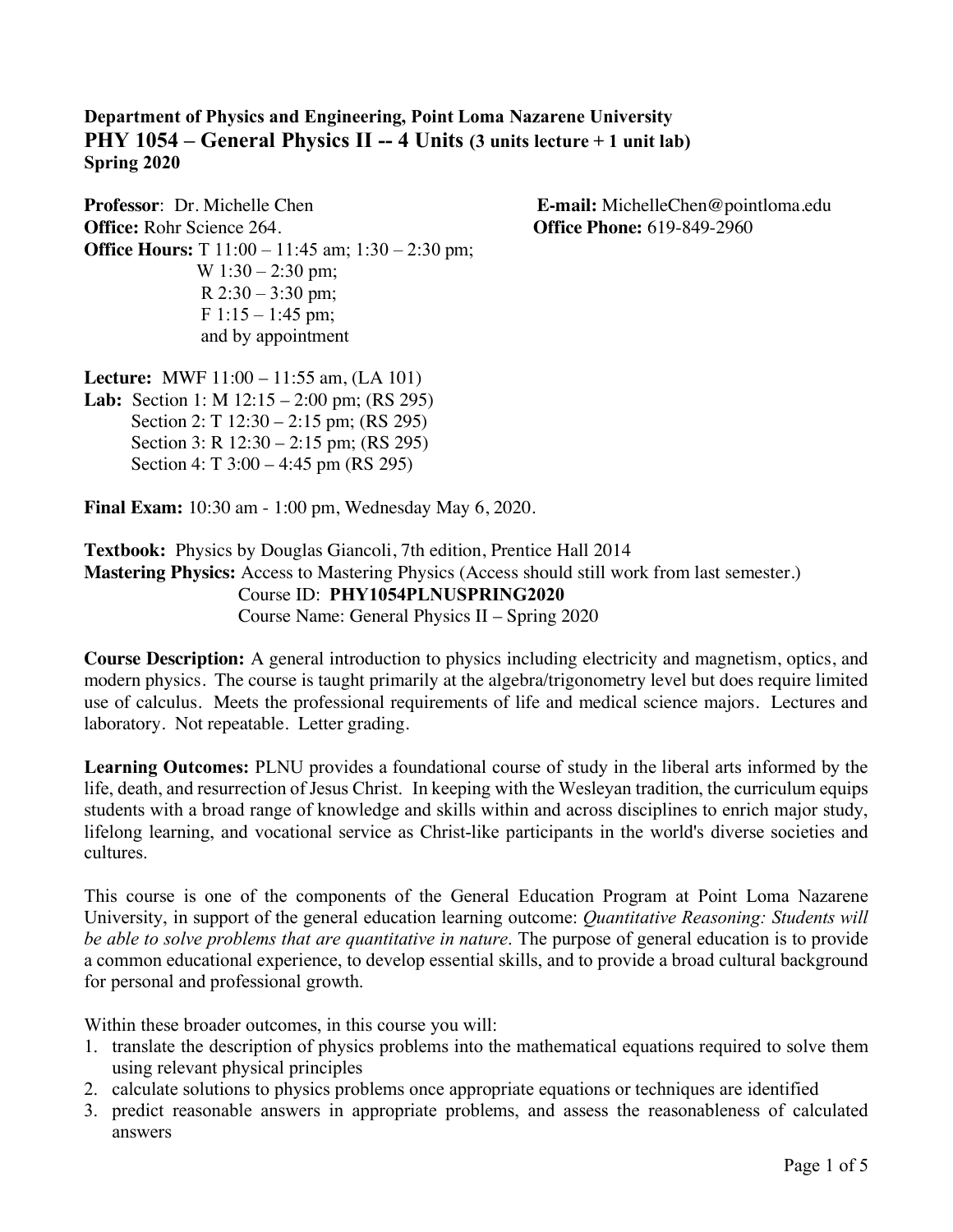- 4. explain the physical meaning of the parameters in introductory physics equations
- 5. create and interpret graphical representations of physical quantities
- 6. gather and interpret data in a lab setting

**PLNU Mission:** PLNU exists to provide higher education in a vital Christian community where minds are engaged and challenged, character is modeled and formed, and service is an expression of faith. Being of Wesleyan heritage, we strive to be a learning community where grace is foundational, truth is pursued, and holiness is a way of life.

**Department Mission:** The Physics and Engineering Department at PLNU provides strong programs of study in the fields Physics and Engineering. Our students are well prepared for graduate studies and careers in scientific and engineering fields. We emphasize a collaborative learning environment which allows students to thrive academically, build personal confidence, and develop interpersonal skills. We provide a Christian environment for students to learn values and judgment and pursue integration f modern scientific knowledge and Christian faith.

**Attendance and Participation**: Attendance is expected at each class session. In the event of an absence you are responsible for the material covered in class and the assignments given that day.

Regular and punctual attendance at all classes is considered essential to optimum academic achievement. If the student is absent from more than 10 percent of class meetings, the faculty member can file a written report which may result in de-enrollment. If the absences exceed 20 percent, the student may be deenrolled without notice until the university drop date or, after that date, receive the appropriate grade for their work and participation. See *Attendance Policy* in the in the Undergraduate Academic Catalog.

**Class Enrollment:** It is the student's responsibility to maintain his/her class schedule. Should the need arise to drop this course (personal emergencies, poor performance, etc.), the student has the responsibility to follow through (provided the drop date meets the stated calendar deadline established by the university), not the instructor. Simply ceasing to attend this course or failing to follow through to arrange for a change of registration (drop/add) may easily result in a grade of F on the official transcript.

**Academic Accommodations:** While all students are expected to meet the minimum standards for completion of this course as established by the instructor, students with disabilities may require academic adjustments, modifications or auxiliary aids/services. At Point Loma Nazarene University (PLNU), these students are requested to register with the Disability Resource Center (DRC), located in the Bond Academic Center. (DRC@pointloma.edu or 619-849-2486). The DRC's policies and procedures for assisting such students in the development of an appropriate academic adjustment plan (AP) allows PLNU to comply with Section 504 of the Rehabilitation Act and the Americans with Disabilities Act. Section 504 (a) prohibits discrimination against students with special needs and guarantees all qualified students equal access to and benefits of PLNU programs and activities. After the student files the required documentation, the DRC, in conjunction with the student, will develop an AP to meet that student's specific learning needs. The DRC will thereafter email the student's AP to all faculty who teach courses in which the student is enrolled each semester. The AP must be implemented in all such courses.

If students do not wish to avail themselves of some or all of the elements of their AP in a particular course, it is the responsibility of those students to notify their professor in that course. PLNU highly recommends that DRC students speak with their professors during the first two weeks of each semester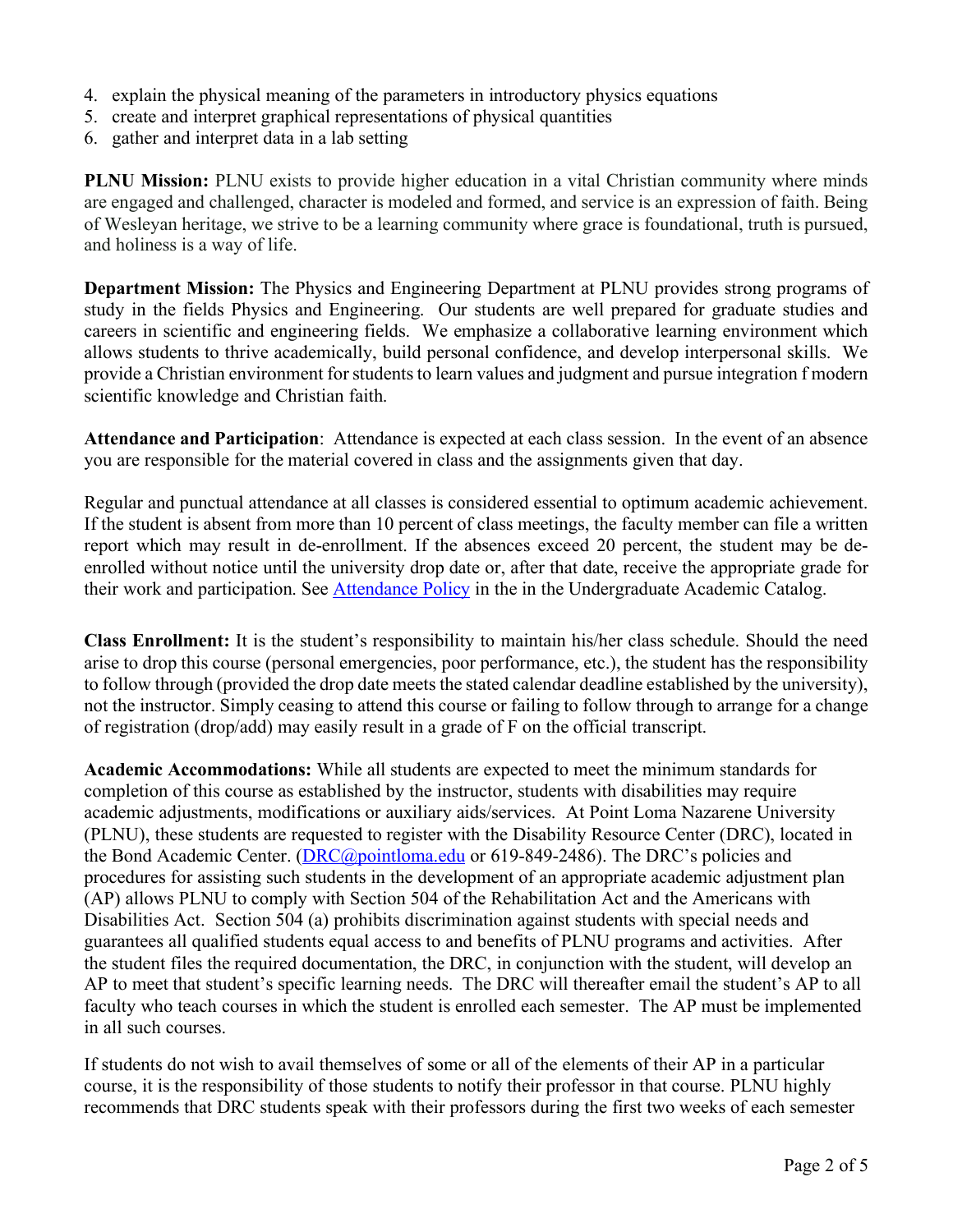about the applicability of their AP in that particular course and/or if they do not desire to take advantage of some or all of the elements of their AP in that course.

**Academic Honesty:** Students should demonstrate academic honesty by doing original work and by giving appropriate credit to the ideas of others. Academic dishonesty is the act of presenting information, ideas, and/or concepts as one's own when in reality they are the results of another person's creativity and effort. A faculty member who believes a situation involving academic dishonesty has been detected may assign a failing grade for that assignment or examination, or, depending on the seriousness of the offense, for the course. Faculty should follow and students may appeal using the procedure in the university Catalog. See the catalog for definitions of kinds of academic dishonesty and for further policy information.

**Final Exam: Date and Time:** The final exam date and time is set by the university at the beginning of the semester and may not be changed by the instructor. This schedule can be found on the university website and in the course calendar. No requests for early examinations will be approved. Only in the case that a student is required to take three exams during the same day of finals week, is an instructor authorized to consider changing the exam date and time for that particular student. Final Exam for this course is at 10:30 am  $-1:00$  pm on Wednesday May  $6<sup>th</sup>$ , 2020.

**Copyright Protected Materials:** Point Loma Nazarene University, as a non-profit educational institution, is entitled by law to use materials protected by the US Copyright Act for classroom education. Any use of those materials outside the class may violate the law.

**Credit Hour:** In the interest of providing sufficient time to accomplish the stated course learning outcomes, this class meets the PLNU credit hour policy for a 4-unit class delivered over 15 weeks. 3 units are for lectures and 1 unit is for labs. Specific details about how the class meets the credit hour requirements can be provided upon request.

**Pre-Class:** In preparation for each class meeting there is a reading assignment. Because class meetings are not a standard lecture format, these reading assignments are very important to help you come prepared to class. To complete the reading assignments you must answer a few questions and submit them electronically through Canvas by 8:00 am before class. Late submissions will not be accepted. This electronic communication is so important because it is your voice in what material we emphasize during class meetings and provides me constant feedback of your understanding of the material. These submissions will be graded on the following scale:  $2 =$  demonstrates reading,  $1 =$  room for improvement,  $0 =$  unsatisfactory. These points are accumulated and are worth 5% of the final grade. Late assignment will receive a 0.5 point deduction.

**Homework:** Mastering Physics Homework sets are due roughly each week. Homework is worth 20% of your final grade. Practicing working physics problems is critical to your success in the class, and completing this practice on time s important. Late work receives a 20% reduction in possible value per day.

Lab: Weekly lab meetings will provide you the opportunity for hands-on experience of topics from class meetings, improve lab technique, and data analysis. Labs will be performed in small groups, but each individual is responsible for submitting their own results. Lab grade is 20% of overall course grade, therefore the lecture and the lab will have the same grade on your transcript. You must pass the lab portion of the class to pass the class. Lab reports will be turned in at the end of each lab. No late labs will be accepted. The lowest lab grade will be dropped.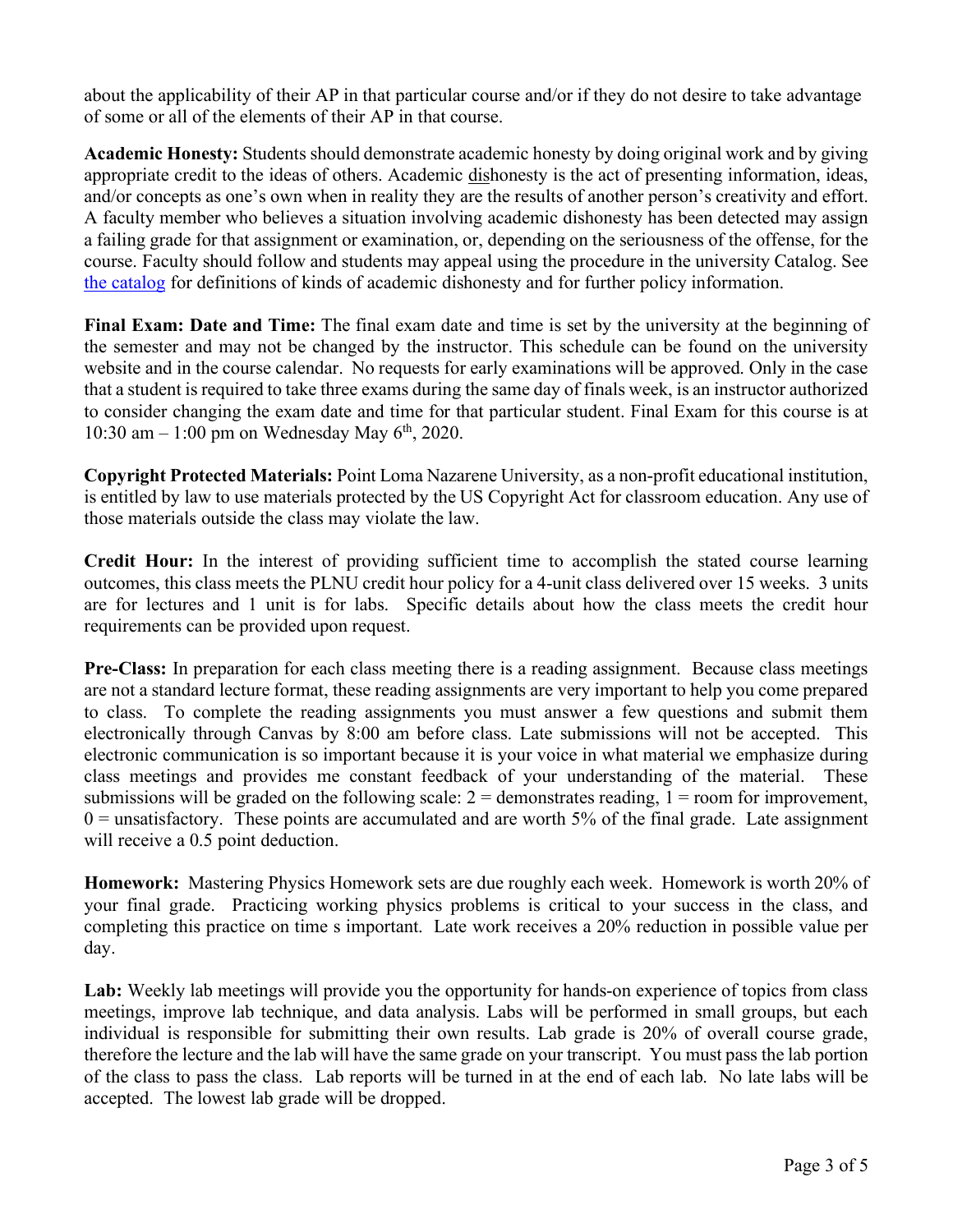**Exam:** There will be three in-class exams during the semester and one comprehensive final exam. Exams will be closed book, but a sheet of formulas will be provided to you to use during your exam. Partial credit will be given for correct reasoning at any step of a problem, but only if it is communicated clearly enough for me to understand. For problems that call for solution or explanation, no credit will be given for an answer alone; the method or reasoning must also be shown. Exams are to be taken at the time indicated in the syllabus unless other arrangements are made in advance with the professor for some unavoidable circumstance, and otherwise cannot be made up. You must take ALL the exams in order to pass the class. **Final Examination Policy:** Successful completion of this class requires taking the final examination **on its scheduled day (Wednesday May 6th, 2020, 10:30 am – 1:00 pm)**.

**Assessment and Grading:** The points you receive during the course are weighted accordingly:

| Component   | Weight                    |
|-------------|---------------------------|
| Pre-Class   | $5\%$                     |
| Homework    | 15%                       |
| Lab         | 20%                       |
| Tests $(3)$ | 35%<br>(equally weighted) |
| Final Exam  | 25%                       |

The grade you earn in this course is based on the following scale:

|                                                                                                                                                                                                                                                                                                        | $B+$ |  |  |  | $D^+$   $D$                                                         |  |
|--------------------------------------------------------------------------------------------------------------------------------------------------------------------------------------------------------------------------------------------------------------------------------------------------------|------|--|--|--|---------------------------------------------------------------------|--|
| 91.0   89.5   87.5   81.0   79.5   77.5   71.0   69.5   67.5   61.0                                                                                                                                                                                                                                    |      |  |  |  |                                                                     |  |
| 91.0 $\rightarrow$ S <sub>2</sub> $\rightarrow$ S <sub>2</sub> $\rightarrow$ S <sub>2</sub> $\rightarrow$ S <sub>2</sub> $\rightarrow$ S <sub>2</sub> $\rightarrow$ S <sub>2</sub> $\rightarrow$ S <sub>2</sub> $\rightarrow$ S <sub>2</sub> $\rightarrow$ S <sub>2</sub> $\rightarrow$ S <sub>2</sub> |      |  |  |  |                                                                     |  |
|                                                                                                                                                                                                                                                                                                        |      |  |  |  | 89.5   87.5   81.0   79.5   77.5   71.0   69.5   67.5   61.0   57.0 |  |